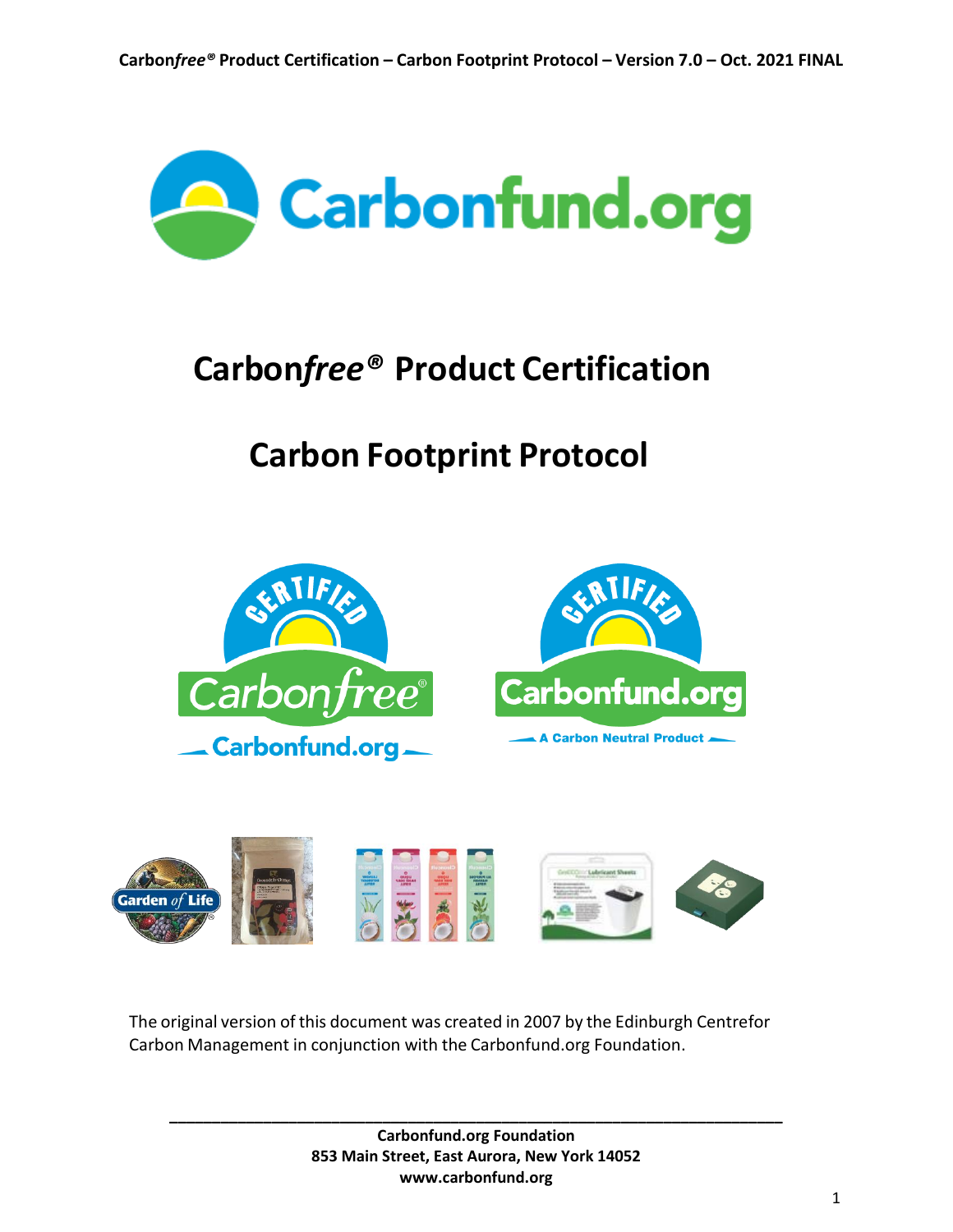The Carbon*free®* Product Certification label is aimed at increasing awareness of the carbon dioxide emissions of products and recognizing companies that are taking responsibility for their products' carbon footprint while helping to hasten a market transformation to a low- carbon future. The product certification and labeling program was started by the Carbonfund.org Foundation in March 2007. This program protocol has been reviewed and updated in 2010, 2012, 2015 and 2021.

## **Authors**

The first version of the Carbon*free®* Product Certification Carbon Footprint Protocol was developed jointly by the staff at the Edinburgh Centre for Carbon Management and Carbonfund.org. It was first published in 2007. The Protocol has been updated several timessince the original version by Carbonfund.org, with input from EarthShift, WAP Sustainability, program participantsand the public.

#### **Acknowledgments**

We would like to extend our thanks to our Technical Advisory Group and the following businesses, universities and organizations whose staff contributed greatly to the creation and evolution of the protocol: WAP Sustainability, EarthShift, Four Elements Consulting LLC, ECCM-Camco, Framework:CR, Franklin Associates, Sustainable Planning Partners, Michigan State University, Greenhouse Gas Experts Network Management Institute; Princeton University, Clemson University, Green Seal, University of Tennessee, Carnegie Mellon Green Design Institute, World Resources Institute, and AgCert International. We would also like to thankthe general public for the insightful comments received during the public comment periods.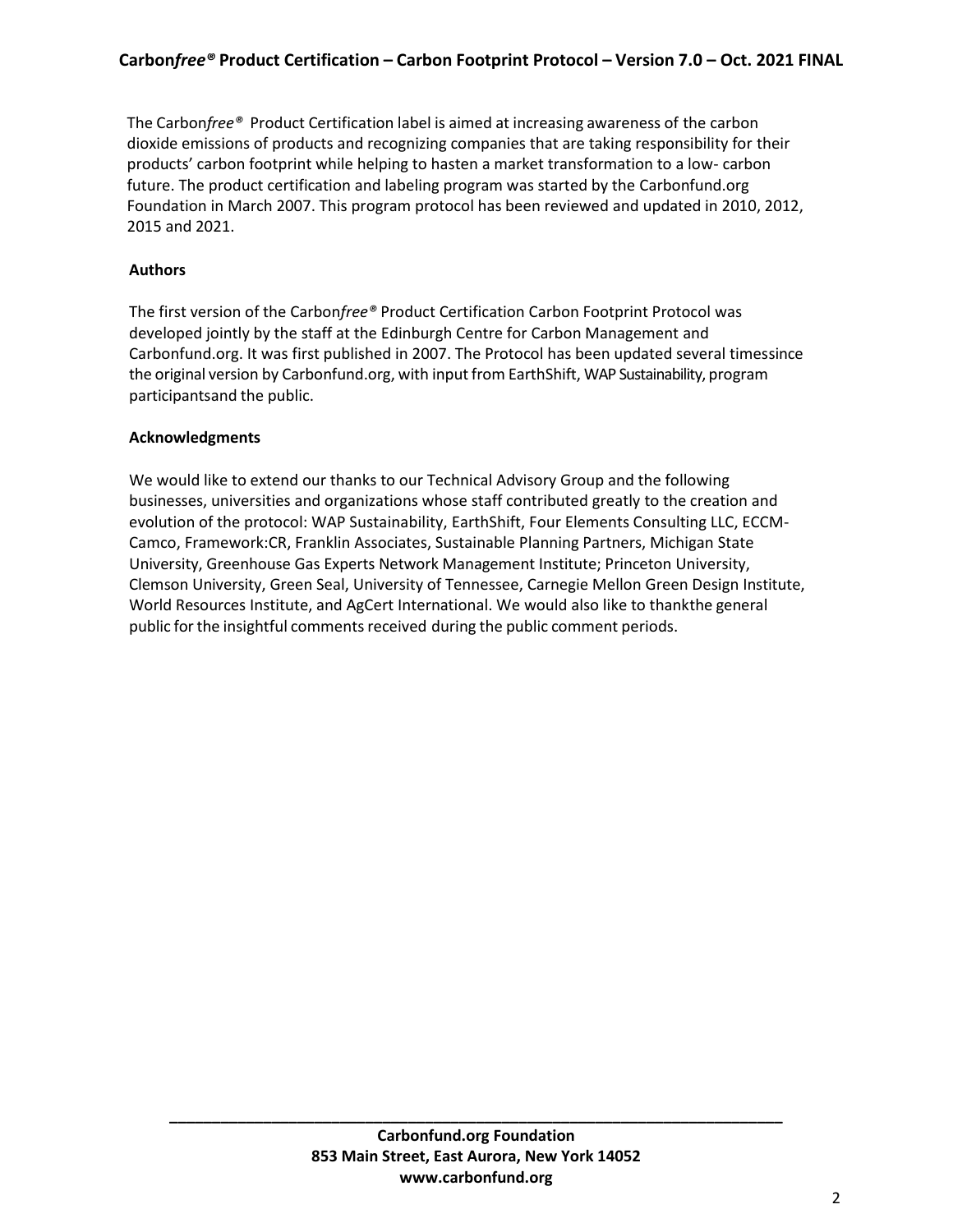## **Contents**

| 1.  |                                                                              |  |
|-----|------------------------------------------------------------------------------|--|
| 2.  |                                                                              |  |
| 3.  |                                                                              |  |
| 4.  |                                                                              |  |
| 5.  |                                                                              |  |
| 6.  |                                                                              |  |
| 7.  |                                                                              |  |
| 8.  |                                                                              |  |
| 9.  |                                                                              |  |
| 10. |                                                                              |  |
| 11. |                                                                              |  |
| 12. |                                                                              |  |
| 13. |                                                                              |  |
| 14. | Figure 1: Product cradle-to-grave life cycle assessment process to determine |  |
|     |                                                                              |  |
|     |                                                                              |  |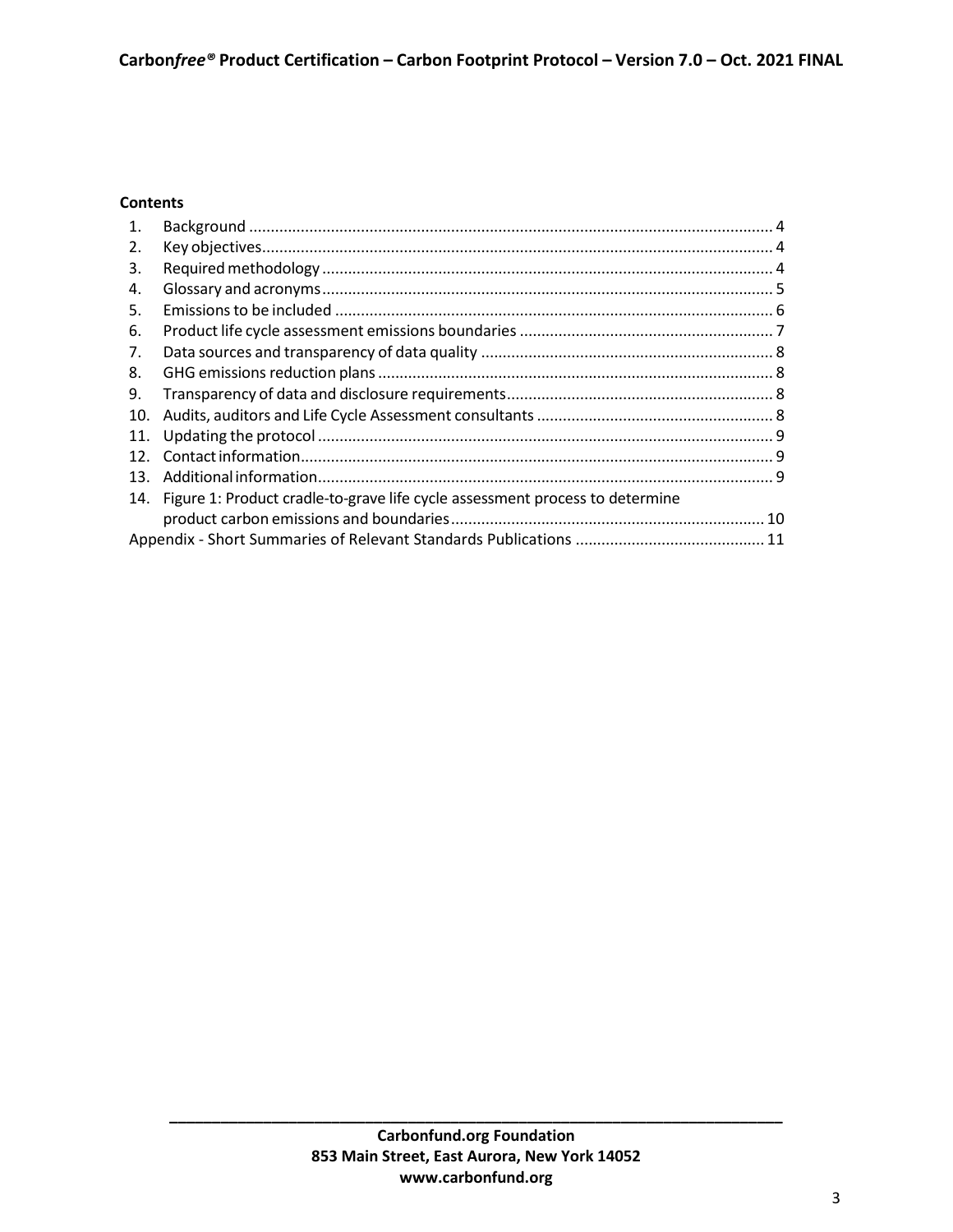## **Purpose of this document**

## **The purpose of this protocol isto provide guidelines and boundariesfor determining and neutralizing the carbon footprint of applicable productsthrough the Carbon***free®***Certified Products program.**

#### <span id="page-3-0"></span>**1. Background**

Driven by corporate responsibility, consumer demand, public relations, and potential government regulation, companies are increasingly interested in quantifying, reducing and offsetting the greenhouse gas (GHG) emissions associated with their company and the products they manufacture and/or supply. This, along with the growing market for eco- friendly products and consumer demand for transparent, credible and readily-accessible information at the point of purchase, has made carbon content labeling increasingly popular and a viable educational tool for the consumer.

Carbonfund.org Foundation, a leading nonprofit provider of climate solutionsforindividualsand businesses, has developed the Carbon*free®* Product Certification as a globally- recognized carbon neutral product label. By determining a product's carbon footprint, reducing that footprint where possible, and offsetting the remaining carbon emissions associated with the product, Carbonfund.org has created a meaningful, credible, and environmentally beneficial way for businesses to provide carbon neutral products to their customers.

This document sets the boundaries and provides a standard approach for Carbon*free®* Certification program participants and affiliates to follow when conducting an assessmentof a product's carbon footprint in order to apply for Carbon*free*® Product Certification program registration.

## <span id="page-3-1"></span>**2. Key objectives**

The main objective of this protocol is to provide a clear, transparent and practical methodthat can be consistently applied by qualified consulting firms and product manufacturers across a broad range of industries and products to determine the carbon footprint represented by the Global Warming Potential (GWP) of products, discover and develop strategies to reduce product carbon footprints, and neutralize remaining product carbon footprint impact.

## <span id="page-3-2"></span>**3. Required methodology**

To assure consistency in evaluating the carbon footprint of Carbon*free®* Products, the program protocol requires a "cradle-to-grave"\* product carbon footprint assessment report that is compliant with one or more of the following standards:

- World Resources Institute/World Business Council for Sustainable DevelopmentGreenhouse Gas Protocol for Product Accounting & Reporting Standard (2015)
- PAS 2050:2011 and PAS 2060:2010
- ISO 14067:2018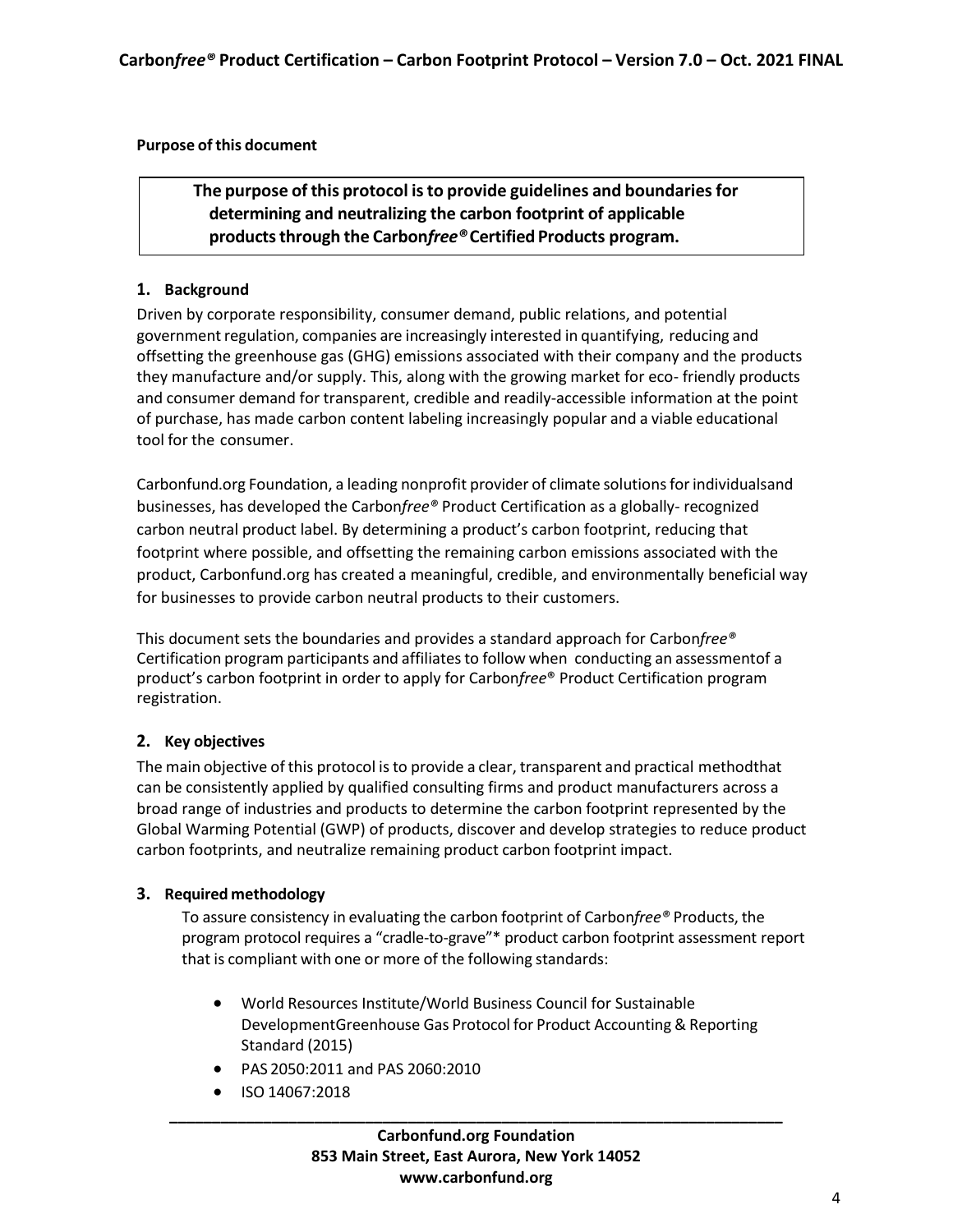- ISO 14024:2018
- ISO 14025:2006 Environmental Product Declaration following applicable ProductCategory Rule
- ISO 14040-14044:2006 Product Life Cycle Assessment (LCA) full LCA or singleattribute LCA for carbon footprint only

It is the responsibility of the preparer of the product's carbon footprint assessment to apply conservative standards in order to assure that the full carbon footprint of the product is captured, to assure that the resulting product carbon footprint report is in compliance with one or more of the protocol's required standards, and to identify the standard(s) to which the product carbon footprint assessment complies.

Any Product Life Cycle Assessment performed by the product manufacturer/retailer must include an independent third-party critical review.

Any material deviations or exclusions from the standard(s) followed in the product's carbon footprint assessment must be explained, justified according to the methodologies as allowedin the standard(s), and approved by Carbonfund.org prior to the product's consideration for program registration.

For short descriptions of the standards above, please see the Appendix.

*\*Any exception to product carbon footprint analysis that does not comply with "cradle-tograve" requirement must be justified in accordance with one of the accepted standards and presented to Carbonfund.org for review and approval.*

## <span id="page-4-0"></span>**4. Glossary and acronyms**

Carbon*free® Products* – Products whose "cradle-to-grave" life cycle carbon footprintshave been calculated, reviewed, certified, approved and offset as part of the Carbon*free®* Product Certification.

*Product Carbon Footprint* – A calculation of a product-level GWL based upon an estimate of the main GHG emissions produced in the full"cradle-to-grave" life cycle of a product. Product Carbon Footprint and Product Greenhouse Gases (GHG) Footprint/assessment/inventory are considered interchangeable terms in this protocol.

*LCA* - Life Cycle Assessment is an accounting practice for assessing the potential environmental aspects and potential aspects associated with a product (or service), by compiling aninventory of relevant inputs and outputs, evaluating the potential environmental impacts associated with those inputs and outputs, interpreting the results of the inventory and impact phases in relation to the objectives of the study.

*IPCC -* Intergovernmental Panel on Climate Change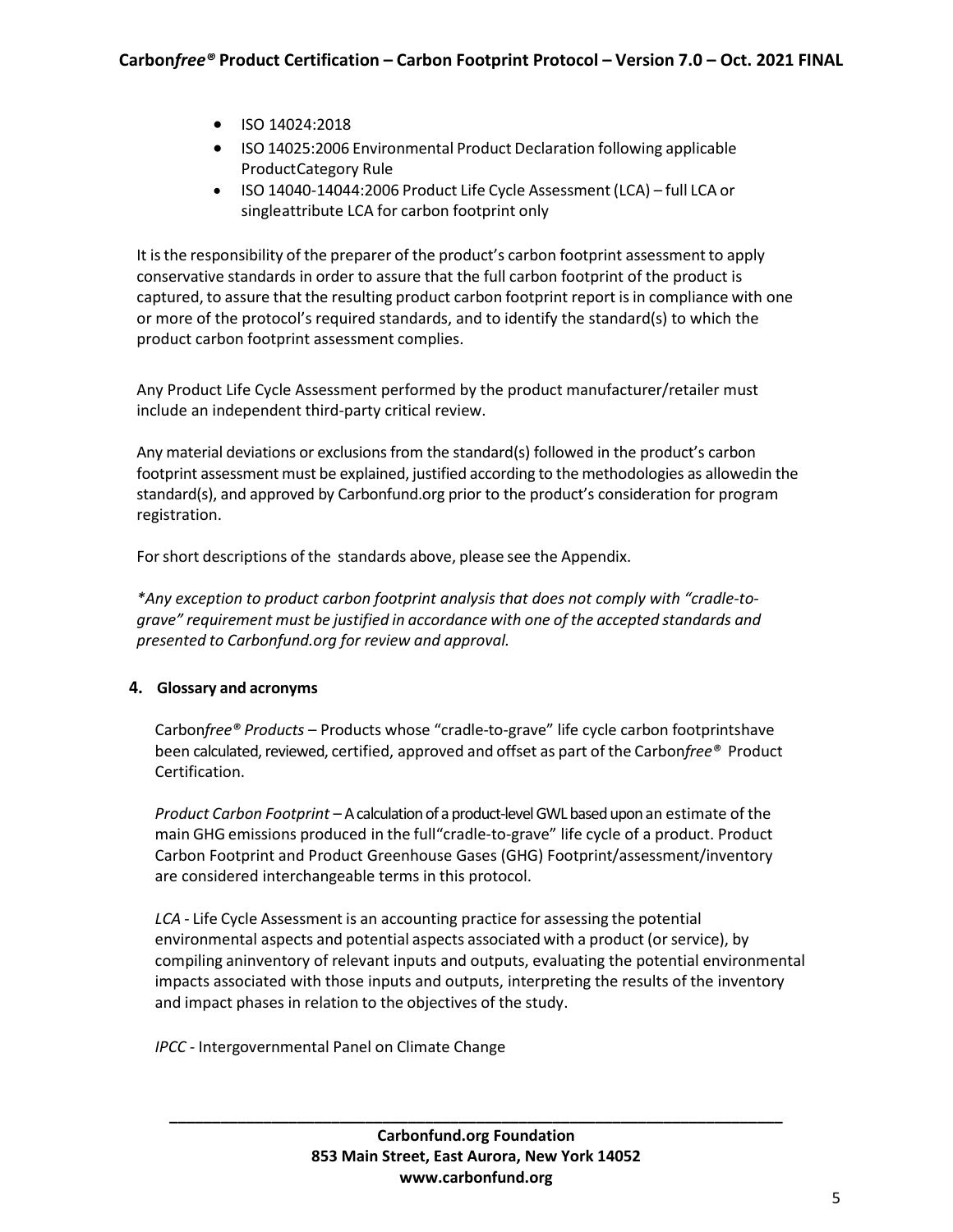*GHGs* – Greenhouse Gases, currently:

- *CH4* Methane
- *CO2* Carbon Dioxide
- *CO2e* Carbon Dioxide Equivalent
- *GHG* Greenhouse Gases
- *GWP –* Global Warming Potential
- *HFC* Hydrofluorocarbon
- *NxOx –* Nitrous Oxides, Nitrogen Dioxide
- *PFC* Perfluorocarbon
- *SF6* Sulphur Hexafluoride

*"cradle-to-grave" –* assesses the product life cycle carbon footprint impacts to include the extraction of raw materials; the processing, manufacturing, and fabrication of the product;the transportation or distribution of the product to the consumer; the use of the product by the consumer; and the disposal or recovery of the product after its useful life.

*EPD®* **-** Environmental Product Declaration is an independently verified and registered document based upon an ISO 14044 LCA Report or a Type III Product Specific LCA that communicates transparent and comparable information about the life-cycle environmental impact of products.

#### <span id="page-5-0"></span>**5. Emissions to be included**

The protocol is designed to guide businesses, manufacturers and qualified third-party consulting firmsto calculate the GHG emissions over the full "cradle-to-grave" life cycle of aproduct and produce a product carbon footprint assessment report that will qualify the product for registration in the Carbon*free®* Product Certification Program.

The product carbon footprint or GWP Impact report shall include an assessment of all greenhouse gases required by the UNFCCC/Kyoto Protocol and the applicable standard(s) at the time the product inventory is being compiled and converted to CO2 equivalents (CO2e). These GHGscurrently are:

- Carbon Dioxide  $(CO<sub>2</sub>)$
- $\bullet$  Methane (CH<sub>4</sub>)
- Nitrous Oxide  $(N_2O)$
- Hydrofluorocarbons(HFCs)
- Perfluorocarbons (PFCs)
- Sulphur Hexafluoride ( $SF_6$ ), and
- $\bullet$  Nitrogen Trifluoride (NF<sub>3</sub>)
- $\bullet$  Biomass CO<sub>2</sub> emissions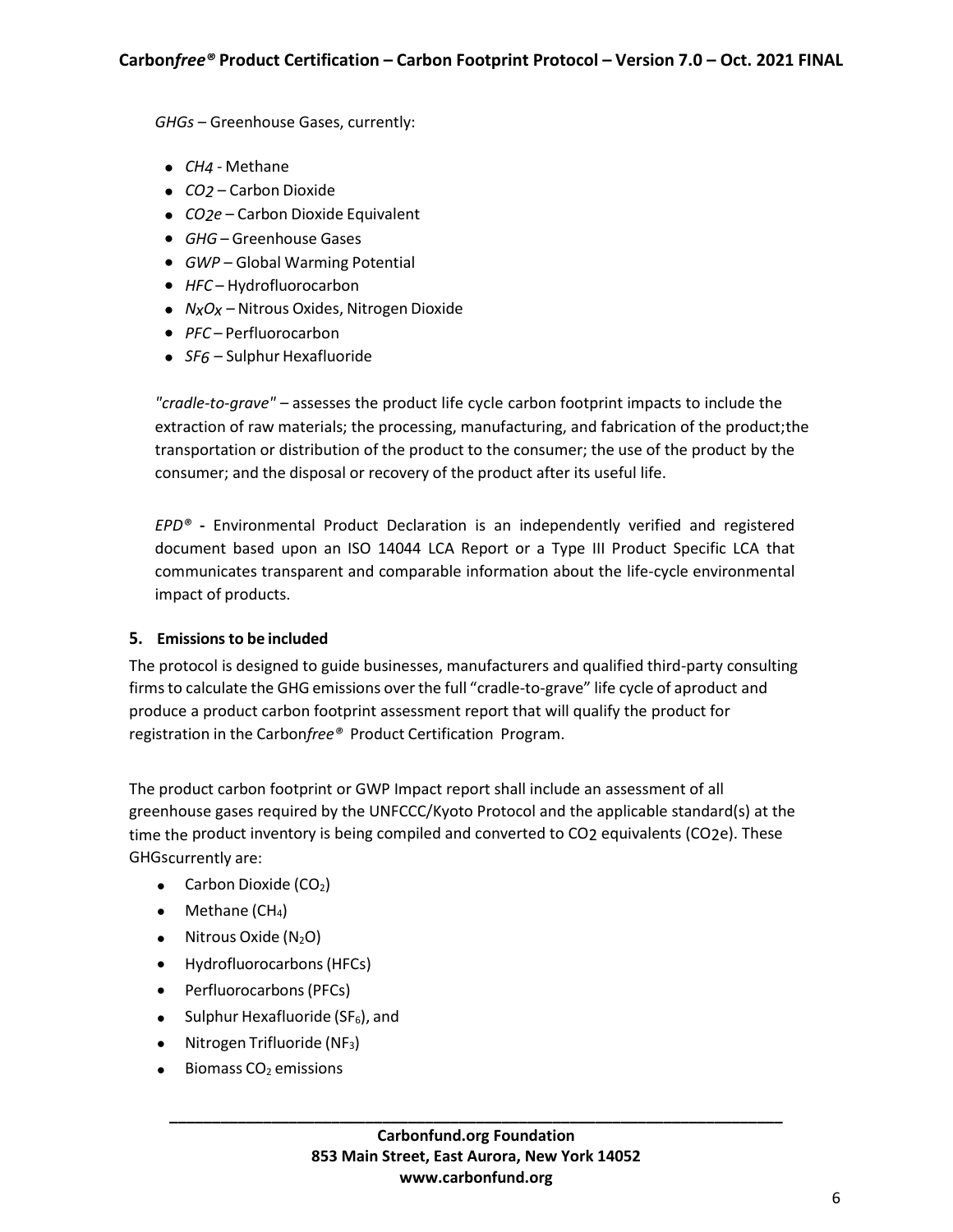The GHGs shall be assessed to the 100-year Global Warming Potential (GWP) values forthese GHGs as defined in IPCC Assessment Reports, unless otherwise specified in the applicable Product Category Rule in compliance with ISO 14025.

#### <span id="page-6-0"></span>**6. Productlife cycle assessment emissions boundaries**

The GHG emissionsresulting from processeslisted below shall **always** be included in the assessment.

#### **Product**

 Specific and unique product unit as determined by product SKU or other unique identifying number

#### **Raw Materials**

- Extraction or primary production ofraw materials(mineral extraction; fossilfuel extraction, purification and refining);
- Extraction and primary processing of raw materials for packaging.

#### **Agriculture**

- Energy used to manufacture fertilizers and other agrochemicals;
- Emissions of nitrous oxide and methane from soil;
- Methane emissions from livestock and manure.

#### **Manufacturing**

- Manufacturing processes and chemicals used in processing;
- Manufacturing/processing of materials used in product;
- Manufacturing of the product;
- Manufacturing and processing of packaging materials.

#### **Transportation, Distribution and Storage**

- Raw materials to manufacturing sites;
- Transportation of product and materials between manufacturing sites;
- Finished products to retail outlets;
- Refrigeration and refrigerants used up to the retail outlet;
- Transportation of packaging goods.

#### **Use Phase\***

Emissions arising from the use or life of the product.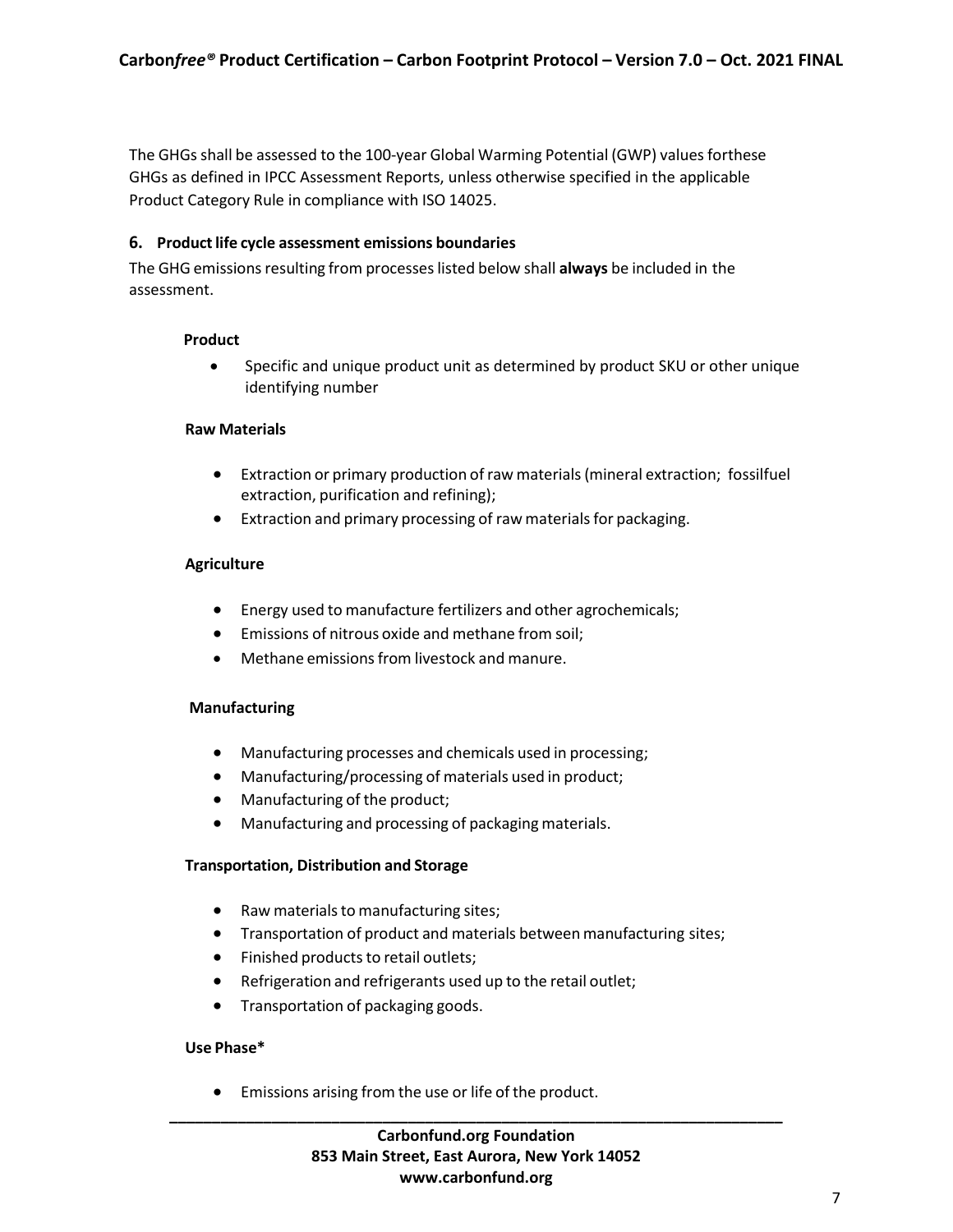\* *The product use phase must be included unless justification for use phase exclusion that is compliant with one or more of the standards is presented to Carbonfund.org and written consent is given by Carbonfund.org to exclude usephase from the assessment, on a limited case-by-case basis.*

## **Disposal-Landfill and/or Recycling**

Disposal, landfill impact and/or recycling of product.

## <span id="page-7-0"></span>**7. Data sources and transparency of data quality**

Product LCA value estimates shall use primary and secondary data and data sources consistent with the requirements of the chosen standard and its required methodology (Sec.3 above).

All data sources, assumptions and sources of evidence shall be clearly stated in theassessment report.

#### <span id="page-7-1"></span>**8. GHG emissionsreduction plans**

Product LCA value reports should be used to help identify and target GHG savings and GHG reduction opportunities in the product supply chain. Carbonfund.org requires business partners with registered Carbon*free®* Products to annually provide a GHG emissions reduction plan for all registered Carbon*free®* Products.

Elements of a product's GHG emissions reduction plan should include targets for annual product GHG emission reductions and progresstowards achieving these targets, and shouldinclude an assessment of changes to areas in the product's life cycle that may have affected the product's carbon footprint, including but not limited to:

- a) changes in processes, equipment, technology and/or transportation methods due to improvements or upgrades made by the reporting organization;
- b) selection and/or changes to suppliers in any stage of the product's life cycle;
- c) deliberate and verifiable process improvements made by reporting organization and/or suppliers;
- d) improvements in the use stage and in the end-of-life stage achieved through improved product design or an improved end-of-life procedure.

## <span id="page-7-2"></span>**9. Transparency of data and disclosure requirements**

Companies participating in the Carbon*free®* Product Certification Program currently are not required to disclose the carbon footprint of their product to the public, but are encouraged to do so.Carbonfund.org, likewise, does not disclose product carbon footprints but will retain access to a copy of the product carbon footprint inventory report and related data for its records.

When the carbon footprint of the product is disclosed to the public, the results shall be clearly shown in metric tonnes of carbon dioxide equivalent per unit of product, and in accordance with any requirements for carbon footprint reporting and/or communicationas set forth in the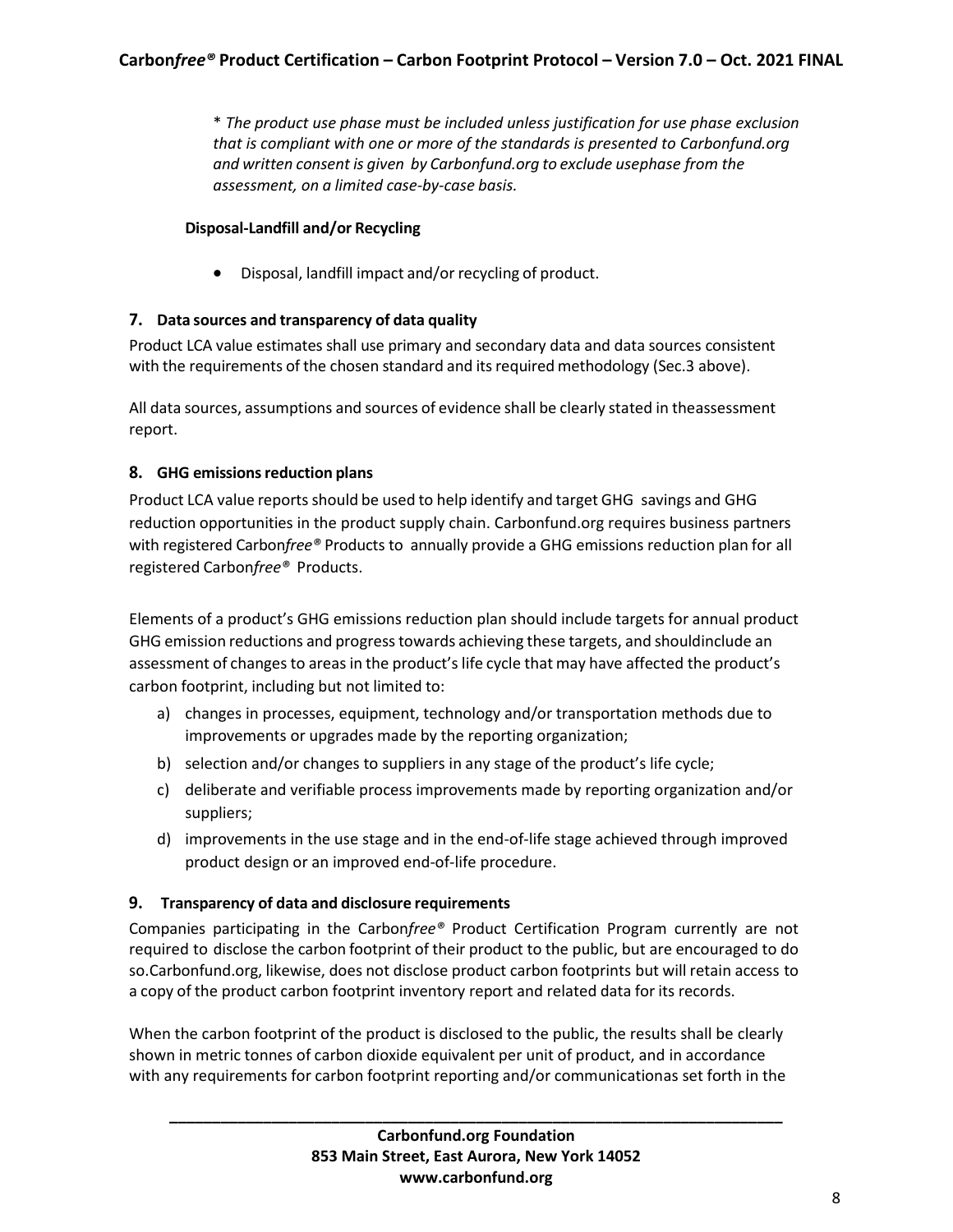applicable standards in Section 3.

## <span id="page-8-0"></span>**10. Audits, auditors and Life Cycle Assessment consultants**

Carbonfund.org may periodically audit the product GHG emissionsreports of the participating companies to ensure that they are designed to the specifications referenced in this protocol.

#### <span id="page-8-1"></span>**11. Updating the protocol**

The protocol will be reviewed and updated periodically. Carbonfund.org Foundation will lead the review and update process, and will include input from program participants, qualified third-party consulting firms and the public, as Carbonfund.org determines is necessary and beneficial to the program, its protocol and achieving the programs goals. If updates to the protocol are significant, Carbonfund.org will also seek input from the public via a 30-day public comment period. After the public comment period, recommendations will be incorporated into the document and posted to the website for common use.

## <span id="page-8-2"></span>**12. Contact information**

Please send comments and suggestions to:

Carbonfund.org Foundation Carbon*free®* Product Certification Program Attn: Linda Kelly 853 Main Street East Aurora, NY 14052 E-mail to: [lkelly@carbonfund.org](about:blank)

#### <span id="page-8-3"></span>**13. Additional information**

Below are databasesthat may be useful in the creation of product carbon footprint or GWP impact assessment report:

## **National Renewable Energy Laboratory's US Life Cycle Inventory Database (NREL)** [\(http://www.nrel.gov/lci/\)](about:blank)

NREL and its partners created the U.S. Life Cycle Inventory (LCI) Database to help LCA experts answer their questions about environmental impact. This database provides a cradle-to-grave accounting of the energy and material flows into and outof the environment that are associated with producing a material, component, or assembly. It's an online storeroom of data collected on commonly used materials, products, and processes.

**European LCA platform** [\(http://eplca.jrc.ec.europa.eu/\)](about:blank)

The European LCA platform was created to help LCA expertsintegrate life cyclethinking into product development and policy making by providing them with structured, cost free and independent information.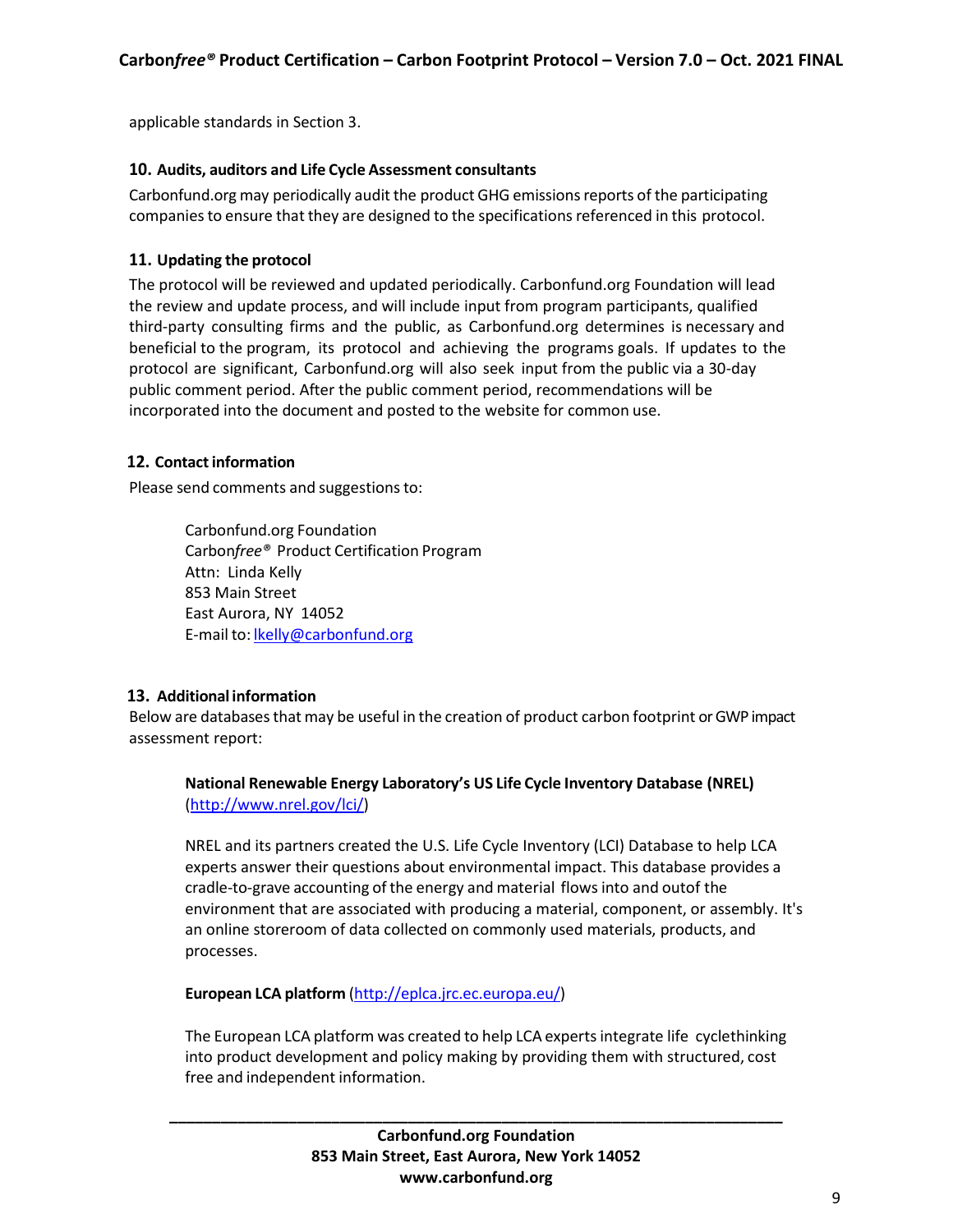## 14. Figure 1: Product cradle-to-grave life cycle assessment process to determine product carbon emissions and boundaries

Sources of GHG emissions to be considered in product carbon footprint

or GWP Impact estimation for Carbon*free®* Products (\*product use excluded only by pre-approval from Carbonfund.org):

<span id="page-9-0"></span>

Ecological Loop (Cradle-to-Cradle)

**Carbonfund.org Foundation 853 Main Street, East Aurora, New York 14052 www.carbonfund.org**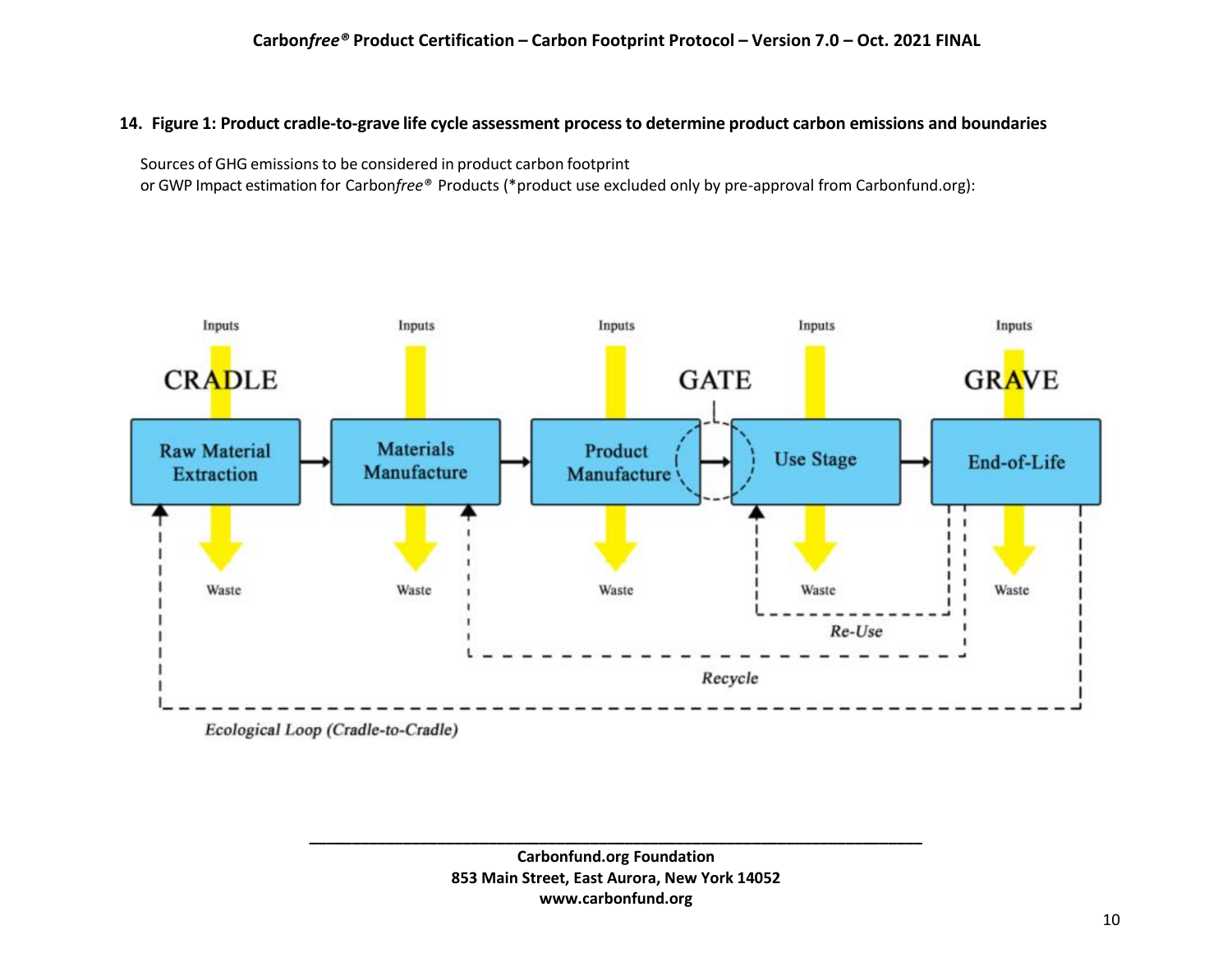#### **Appendix**

#### **Short Summaries of Relevant Standards Publications**

## <span id="page-10-0"></span>**WRI/WBCSD Greenhouse Gas Protocol for Product Accounting & Reporting Standard**

The World Business Council on Sustainable Development (WBCSD) – World Resources Institute (WRI) GHG Protocol Product Life Cycle Accounting and Reporting Standard (referred to as the Product Standard) provides requirements and guidance for companiesand other organizations to quantify and publicly report an inventory of GHG emissions andremovals associated with a specific product.

The primary goal of this standard is to provide a general framework for companies to make informed choices to reduce greenhouse gas emissions from the products (goods or services) they design, manufacture, sell, purchase, or use. In the context of this standard, public reporting refers to product GHG-related information reported publicly in accordancewith the requirements specified in the standard. It is widely expected to become one of theleading standards used for product LCAs, particularly in the United States.

The Standard is available for public download at: [http://www.ghgprotocol.org/files/ghgp/public/Product-Life-Cycle-Accounting-Reporting-](about:blank)[Standard\\_041613.pdf](about:blank)

#### **PAS 2060:2010 (DEFRA, UK)**

The Publicly Available Specification (PAS) 2060 was developed in response to broad community and industry desire for a consistent method for assessing the life cycle GHGemissions of goods and services. Life cycle GHG emissions are the emissions that are released as part of the processes of creating, modifying, transporting, storing, using, providing, recycling or disposing of such goods and services.

PAS 2060 offers organizations a method to deliver improved understanding of the GHGemissions arising from their supply chains, but the primary objective of this PAS is to provide a common basis for GHG emission quantification that will inform and enable meaningful GHG emission reduction programs.

The PAS 2060 standard is not available for public download, but is available for a fee:

## [http://shop.bsigroup.com/ProductDetail/?pid=000000000030286698](about:blank)

## **ISO/TS 14067:2013 Greenhouse gases — Carbon footprint of products — Requirements and guidelines for quantification and communication**

The International Organization of Standardization (ISO) series 14000 discusses environmental management standards for conducting life cycle assessments. ISO/TS 14067 provides details regarding principles, requirements and guidelines for the quantification and communication of the carbon footprint of products (CFPs), including both goods and services, based on GHG emissions and removals over the life cycle of a product. Requirements and guidelines for thequantification and